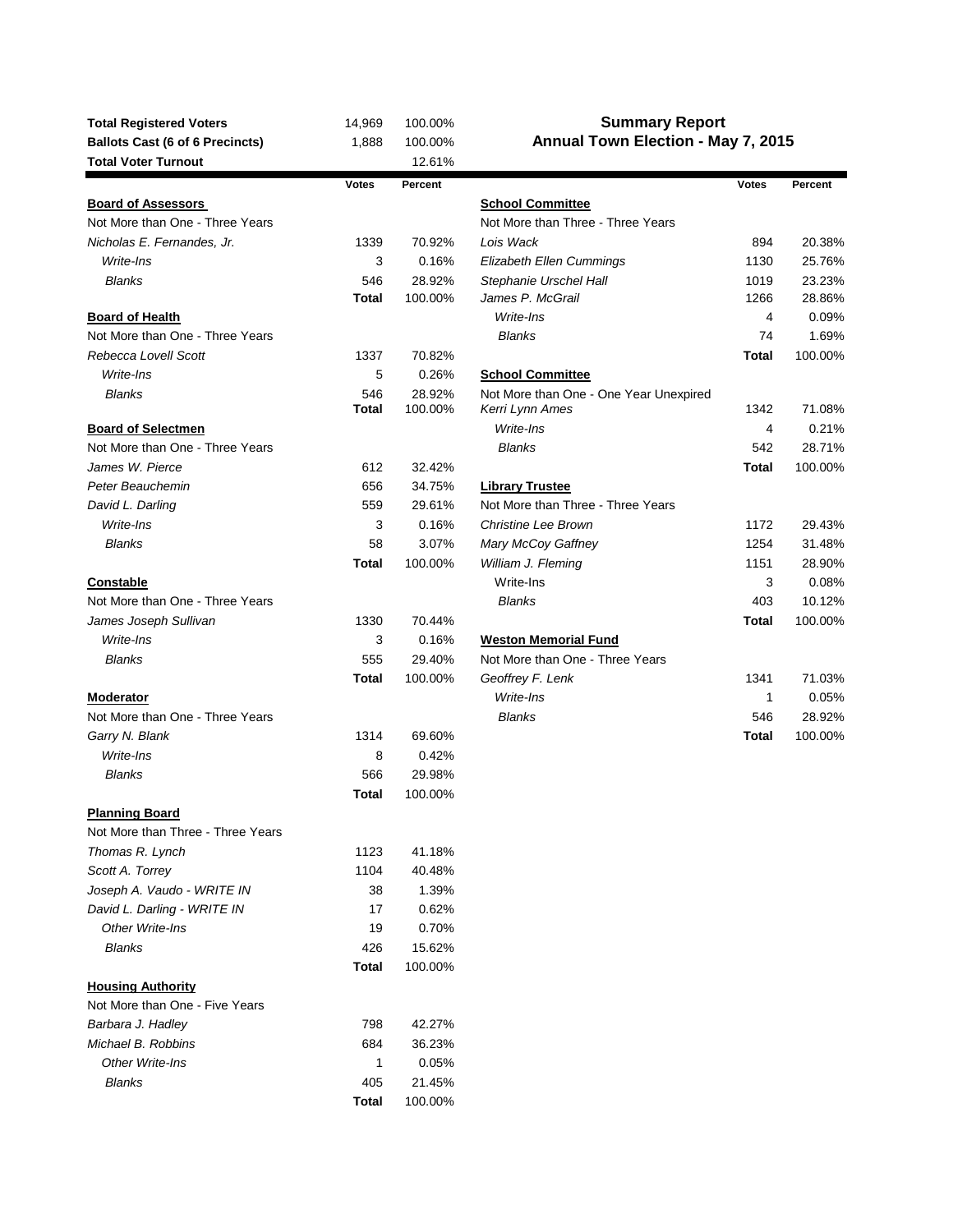## **TOWN OF SANDWICH ANNUAL TOWN ELECTION May 7, 2015**

| # of Registered Voters     | 14,969 |
|----------------------------|--------|
| <b>Total Ballots Cast:</b> | 1,888  |

12.61% **% of Total Voters**

| <b>PRECINCT</b>                              | $\mathbf{1}$ | $\overline{2}$ | $\overline{3}$ | 4               | 5              | 6               | <b>Total</b> | Grand        | $\frac{9}{6}$ |
|----------------------------------------------|--------------|----------------|----------------|-----------------|----------------|-----------------|--------------|--------------|---------------|
|                                              |              |                |                |                 |                |                 | <b>Votes</b> | <b>Total</b> | of Vote       |
| <b>OFFICES/CANDIDATES</b>                    |              |                |                |                 |                |                 | Cast         |              |               |
| <b>Number of Eligible Voters by Precinct</b> | 2751         | 2639           | 2411           | 2518            | 2388           | 2262            |              | 14969        |               |
| <b>Total Ballots Cast</b>                    | 411          | 427            | 281            | 205             | 252            | 312             | 1888         |              |               |
| <b>Percentage By Precinct</b>                | 14.94%       | 16.18%         | 11.65%         | 8.14%           | 10.55%         | 13.79%          |              |              |               |
|                                              |              |                |                |                 |                |                 |              |              |               |
| <b>Board of Assessors</b>                    |              |                |                |                 |                |                 |              |              |               |
| <b>Not More than One - Three Years</b>       |              |                |                |                 |                |                 |              |              |               |
| Nicholas E. Fernandes, Jr.                   | 284          | 288            | 201            | 155             | 174            | 237             | 1339         | 1339         | 70.92%        |
| Write-Ins                                    |              | $\overline{2}$ | $\overline{0}$ | $\Omega$        | $\overline{0}$ | $\theta$        | 3            | 3            | 0.16%         |
| <b>Blanks</b>                                | 126          | 137            | 80             | 50              | 78             | $\overline{75}$ | 546          | 546          | 28.92%        |
| <b>Total</b>                                 | 411          | 427            | 281            | 205             | 252            | 312             |              | 1888         | 100.00%       |
| <b>Number of Eligible Voters by Precinct</b> | 2751         | 2639           | 2411           | 2518            | 2388           | 2262            |              | 14969        |               |
|                                              |              |                |                |                 |                |                 |              |              |               |
| <b>Total Ballots Cast</b>                    | 411          | 427            | 281            | 205             | 252            | 312             | 1888         |              |               |
| <b>Percentage By Precinct</b>                | 14.94%       | 16.18%         | 11.65%         | 8.14%           | 10.55%         | 13.79%          |              |              |               |
|                                              |              |                |                |                 |                |                 |              |              |               |
| <b>Board of Health</b>                       |              |                |                |                 |                |                 |              |              |               |
| <b>Not More than One - Three Years</b>       |              |                |                |                 |                |                 |              |              |               |
| Rebecca Lovell Scott                         | 280          | 283            | 205            | 157             | 175            | 237             | 1337         | 1337         | 70.82%        |
| Write-Ins                                    |              |                |                | $\Omega$        |                | $\Omega$        |              |              | 0.26%         |
| <b>Blanks</b>                                | 130          | 142            | 75             | 48              | 76             | $\overline{75}$ | 546          | 546          | 28.92%        |
| <b>Total</b>                                 | 411          | 427            | 281            | 205             | 252            | 312             |              | 1888         | 100.00%       |
|                                              |              |                |                |                 |                |                 |              |              |               |
| Number of Eligible Voters by Precinct        | 2751         | 2639           | 2411           | 2518            | 2388           | 2262            |              | 14969        |               |
|                                              |              |                |                |                 |                |                 |              |              |               |
| <b>Total Ballots Cast</b>                    | 411          | 427            | 281            | 205             | 252            | 312             | 1888         |              |               |
| <b>Percentage By Precinct</b>                | 14.94%       | 16.18%         | 11.65%         | 8.14%           | 10.55%         | 13.79%          |              |              |               |
|                                              |              |                |                |                 |                |                 |              |              |               |
| <b>Board of Selectmen</b>                    |              |                |                |                 |                |                 |              |              |               |
| <b>Not More than One - Three Years</b>       |              |                |                |                 |                |                 |              |              |               |
| James W. Pierce                              | 117          | 144            | 97             | 76              | 72             | 106             | 612          | 612          | 32.42%        |
| Peter Beauchemin                             | 145          | 121            | 116            | $\overline{55}$ | 96             | 123             | 656          | 656          | 34.75%        |
| David L. Darling                             | 142          | 153            | 55             | 62              | 79             | 68              | 559          | 559          | 29.61%        |
| Write-Ins                                    |              | $\theta$       | $\Omega$       | $\overline{2}$  | $\overline{0}$ | $\theta$        | 3            | 3            | 0.16%         |
| <b>Blanks</b>                                | 6            | 9              | 13             | 10              | 5              | 15              | 58           | 58           | 3.07%         |
| <b>Total</b>                                 | 411          | 427            | 281            | 205             | 252            | 312             |              | 1888         | 100.00%       |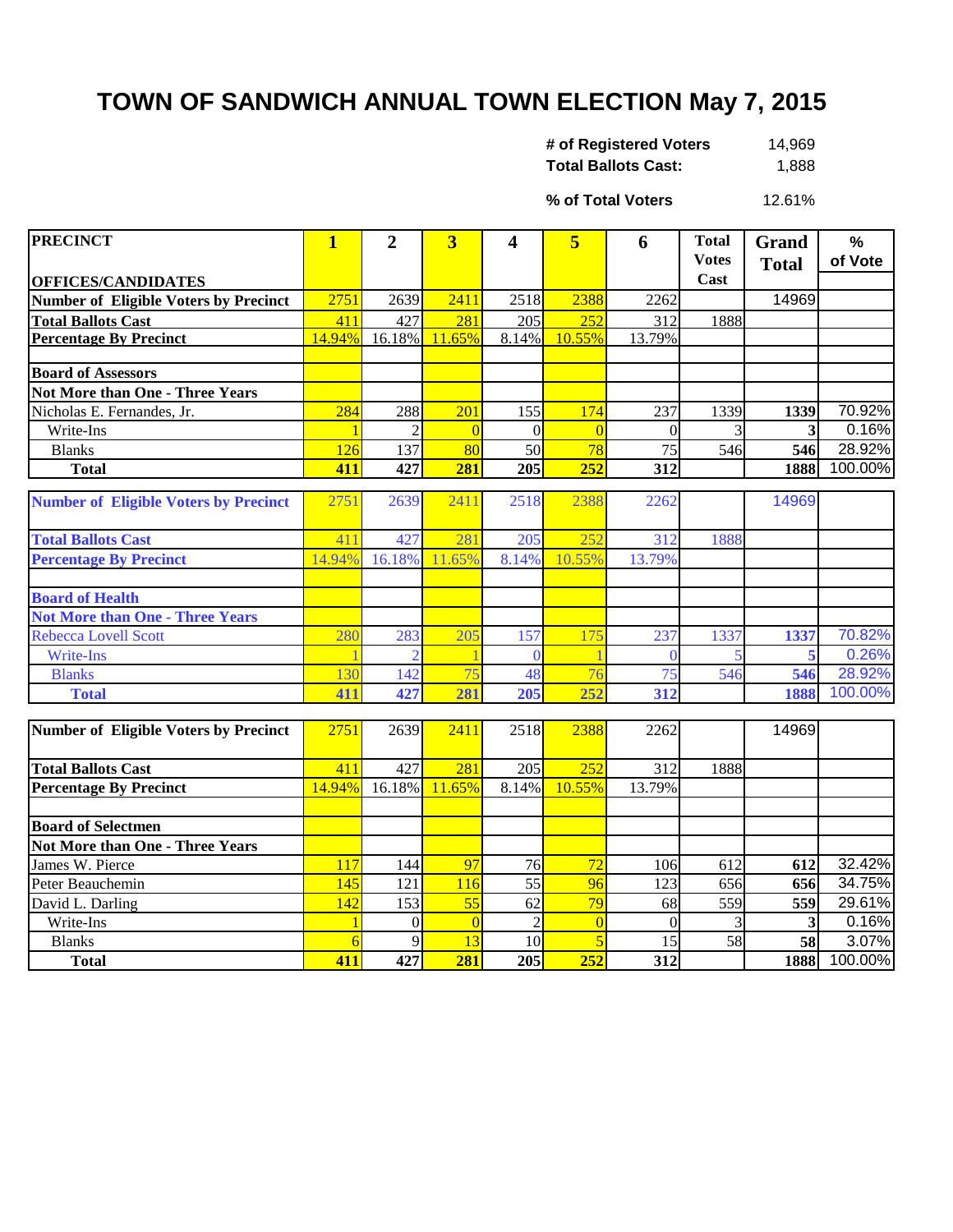| <b>Number of Eligible Voters by Precinct</b> | 2751                    | 2639     | 2411            | 2518  | 2388     | 2262           |      | 14969 |         |
|----------------------------------------------|-------------------------|----------|-----------------|-------|----------|----------------|------|-------|---------|
| <b>Total Votes Cast</b>                      | 411                     | 427      | 281             | 205   | 252      | 312            | 1888 |       |         |
| <b>Percentage By Precinct</b>                | 14.94%                  | 16.18%   | 11.65%          | 8.14% | 10.55%   | 13.79%         |      |       |         |
| <b>Constable</b>                             |                         |          |                 |       |          |                |      |       |         |
| <b>Not More than One - Three Years</b>       |                         |          |                 |       |          |                |      |       |         |
| <b>James Joseph Sullivan</b>                 | 279                     | 285      | 204             | 153   | 174      | 235            | 1330 | 1330  | 70.44%  |
| Write-Ins                                    |                         | $\Omega$ | $\Omega$        |       | $\Omega$ | $\mathbf{0}$   |      |       | 0.16%   |
| <b>Blanks</b>                                | 131                     | 142      | $\overline{77}$ | 50    | 78       | 77             | 555  | 555   | 29.40%  |
| <b>Total</b>                                 | 411                     | 427      | 281             | 205   | 252      | 312            |      | 1888  | 100.00% |
| Number of Eligible Voters by Precinct        | 2751                    | 2639     | 2411            | 2518  | 2388     | 2262           |      | 14969 |         |
|                                              |                         |          |                 |       |          |                |      |       |         |
| <b>Total Votes Cast</b>                      | 411                     | 427      | 281             | 205   | 252      | 312            | 1888 |       |         |
| <b>Percentage By Precinct</b>                | 14.94%                  | 16.18%   | 11.65%          | 8.14% | 10.55%   | 13.79%         |      |       |         |
| <b>Moderator</b>                             |                         |          |                 |       |          |                |      |       |         |
| <b>Not More than One - Three Years</b>       |                         |          |                 |       |          |                |      |       |         |
| Garry N. Blank                               | 283                     | 274      | 203             | 152   | 166      | 236            | 1314 | 1314  | 69.60%  |
| Write-Ins                                    |                         |          |                 |       |          | $\mathfrak{D}$ | 8    | 8     | 0.42%   |
| <b>Blanks</b>                                | 127                     | 151      | 77              | 52    | 85       | 74             | 566  | 566   | 29.98%  |
| <b>Total</b>                                 | 411                     | 427      | 281             | 205   | 252      | 312            |      | 1888  | 100.00% |
| <b>Number of Eligible Voters by Precinct</b> | 2751                    | 2639     | 2411            | 2518  | 2388     | 2262           |      | 14969 |         |
| <b>Total Votes Cast</b>                      | 411                     | 427      | 281             | 205   | 252      | 312            | 1888 |       |         |
| <b>Percentage By Precinct</b>                | 14.94%                  | 16.18%   | 11.65%          | 8.14% | 10.55%   | 13.79%         |      |       |         |
| <b>Planning Board</b>                        |                         |          |                 |       |          |                |      |       |         |
| <b>Not More than Three - Three Years</b>     |                         |          |                 |       |          |                |      |       |         |
| Thomas R. Lynch                              | 237                     | 234      | 174             | 143   | 148      | 187            | 1123 | 1123  | 41.18%  |
| <b>Scott A. Torrey</b>                       | 231                     | 259      | 183             | 122   | 124      | 185            | 1104 | 1104  | 40.48%  |
| Joseph A. Vaudo - WRITE IN                   | 15                      |          | $\overline{4}$  |       |          | 6              | 38   | 38    | 1.39%   |
| David L. Darling - WRITE IN                  |                         | 8        | $\overline{4}$  |       |          |                | 17   | 17    | 0.62%   |
| <b>Other Write-Ins</b>                       | $\overline{\mathbf{5}}$ | 5        |                 |       |          |                | 19   | 19    | 0.70%   |
| <b>Blanks</b>                                | 90                      | 103      | 60              | 37    | 64       | 72             | 426  | 426   | 15.62%  |
| <b>Total</b>                                 | 581                     | 614      | 426             | 306   | 345      | 455            |      | 2727  | 100.00% |

| Number of Eligible Voters by Precinct | 2751            | 2639   | 2411   | 2518  | 2388   | 2262   |      | 14969 |         |
|---------------------------------------|-----------------|--------|--------|-------|--------|--------|------|-------|---------|
|                                       |                 |        |        |       |        |        |      |       |         |
| <b>Total Votes Cast</b>               | 41              | 427    | 281    | 205   | 252    | 312    | 1888 |       |         |
| <b>Percentage By Precinct</b>         | 14.94%          | 16.18% | 11.65% | 8.14% | 10.55% | 13.79% |      |       |         |
|                                       |                 |        |        |       |        |        |      |       |         |
| <b>Housing Authority</b>              |                 |        |        |       |        |        |      |       |         |
| Not More than One - Five Years        |                 |        |        |       |        |        |      |       |         |
| Barbara J. Hadley                     | 202             | 182    | 87     | 99    | 97     | 131    | 798  | 798   | 42.27%  |
| Michael B. Robbins                    | 129             | 162    | 126    | 68    | 92     | 107    | 684  | 684   | 36.23%  |
| Other Write-Ins                       |                 |        |        |       |        |        |      |       | 0.05%   |
| <b>Blanks</b>                         | 79 <sub>l</sub> | 83     | 68     | 38    | 63     | 74.    | 405  | 405   | 21.45%  |
| <b>Total</b>                          | 411             | 427    | 281    | 205   | 252    | 312    |      | 1888  | 100.00% |